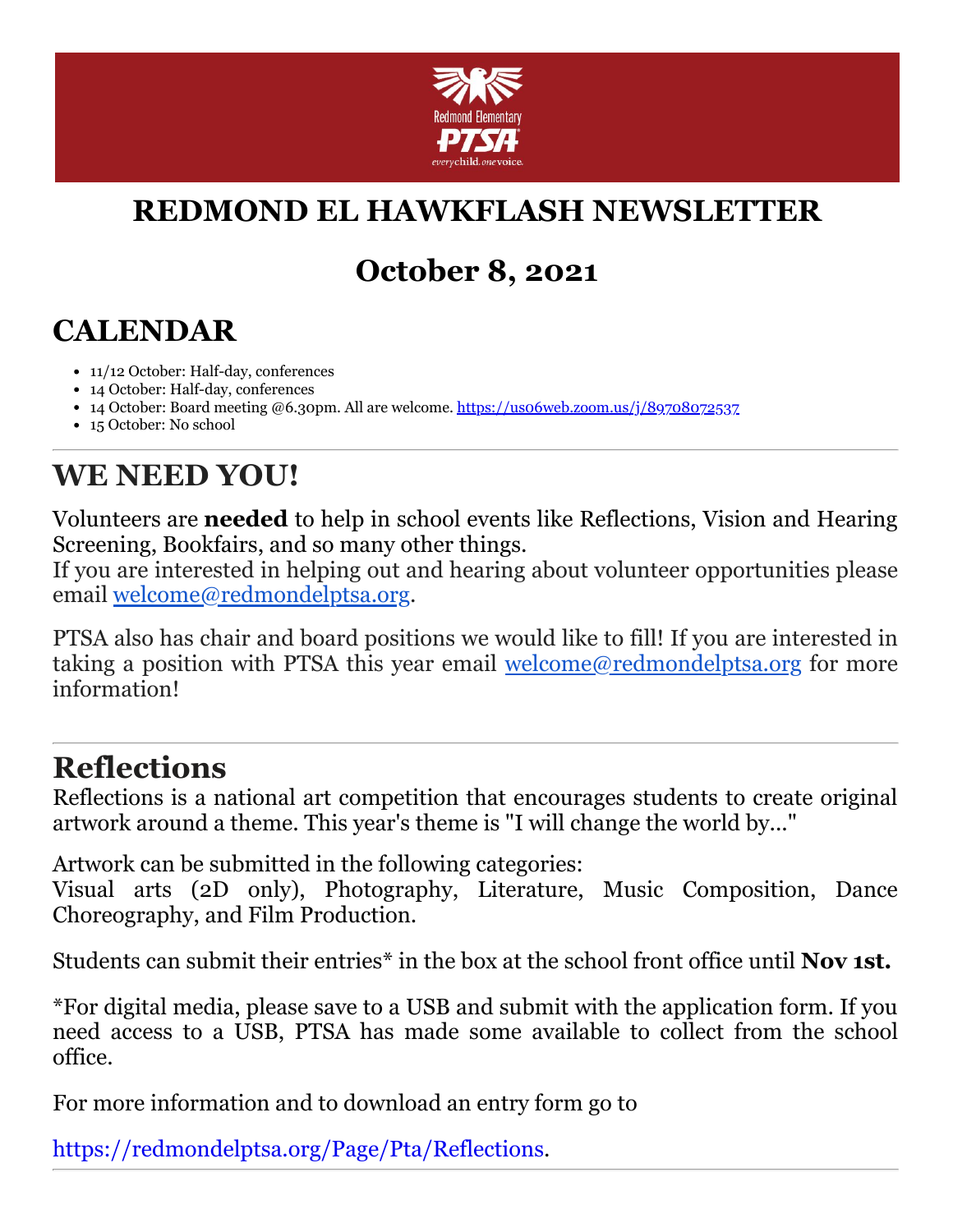





For more information and to keep up with PTSA events and programs, follow us on [Facebook](https://cts.vresp.com/c/?RedmondElementaryPTS/e99592198c/f55aa07e44/5ead3a79c0) (Redmond Elementary PTSA) and check out our [website](https://cts.vresp.com/c/?RedmondElementaryPTS/e99592198c/f55aa07e44/a21cbc7394) (www.redmondelptsa.org)

[Click to view this email in a browser](http://hosted.verticalresponse.com/649438/e99592198c/TEST/TEST/)

If you no longer wish to receive these emails, please reply to this message with "[Unsubscribe](https://cts.vresp.com/u?e99592198c/f55aa07e44//confirm)" in the subject line or simply click on the following link: Unsubscribe

**[Click here](http://oi.vresp.com/f2af/v4/send_to_friend.html?ch=e99592198c&lid=283376003&ldh=f55aa07e44) to forward this email to a friend**

Redmond Elementary PTSA P.O. Box 2202 Redmond, Washington 98073 US

[Read](https://verticalresponse.com/about/policy-and-terms) the VerticalResponse marketing policy.